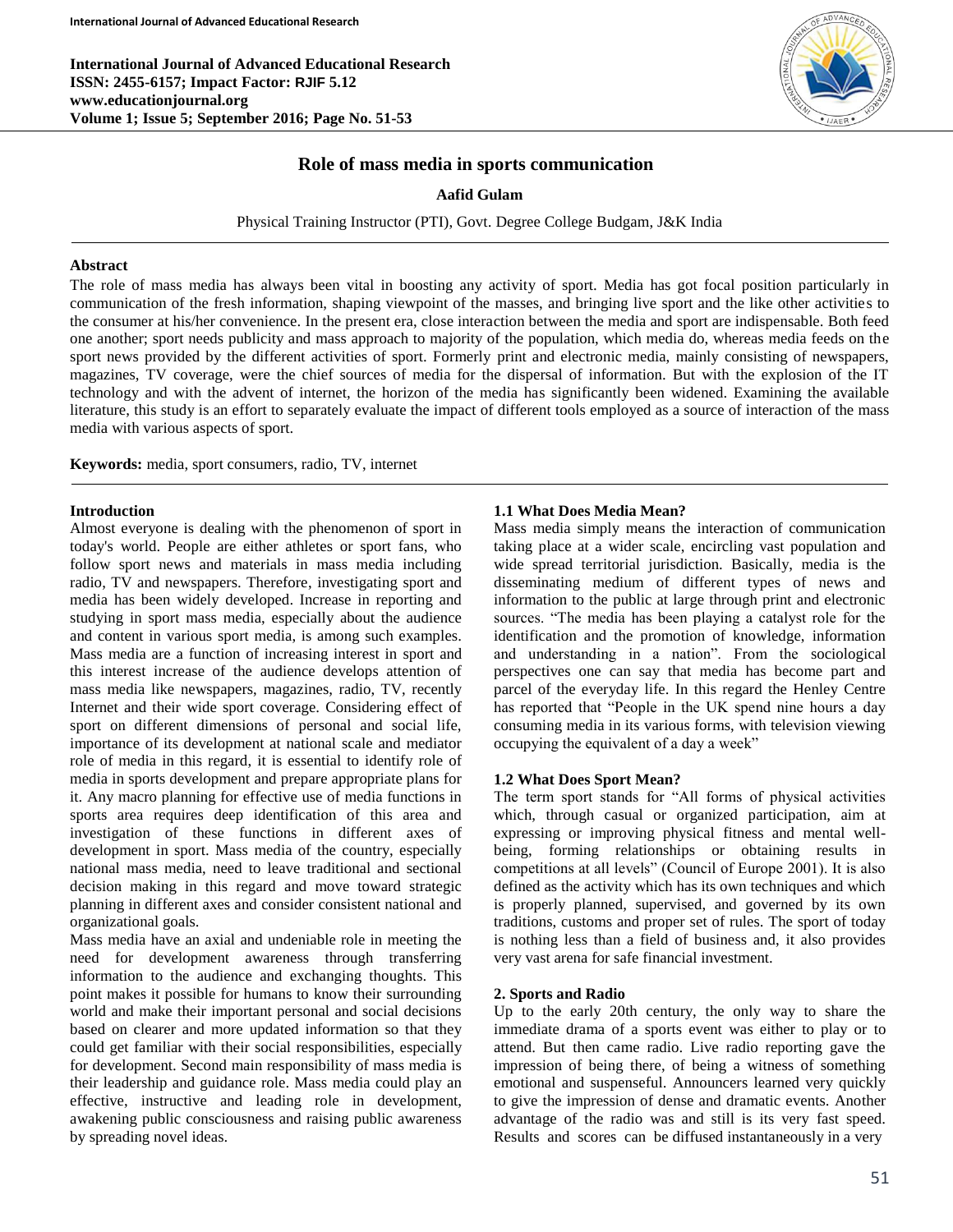flexible programme and the radio medium can reach people at any time anywhere, i.e., in the car, at the Workplace, on the beach, etc. Technically, radio stations and their reporters can very easily be interconnected so that radio listeners can virtually move from one place to another.

Live reporting on the radio increased the number of people who could follow a sports event at the same time. It also brought immense popularity to cricket and hockey in India. Even if it has to compete with television, radio remains an important medium for sports news today both in urban and rural areas. Not all professional contests are televised yet, but radio can provide results from these contests instantaneously. Furthermore radio sets are small and portable and can be used in places where watching TV is impossible. Finally, radio can be used as a supplement to television reporting.

### **3. Sports and Television**

Television has clearly become the leading medium in Sports context. Like the radio, it allows live reporting, but because it transmits not only sound but also live images, the feeling of being there is even stronger for television spectators than for radio listeners. So with television, major sporting contests are no longer available just to spectators witnessing the event in person, but also to many millions more who can view the spectacle in their own homes with the television sets they have. The added value of television is evident: close-ups, replays, slow motion, the different angles from different cameras, and cameras that follow the action. It can be more exciting to be a spectator in front of the television screen than to be a spectator in the stadium, far away from the playing field or the arena floor. And, what is most important, television shows live people, sportsmen and women, usually perfectly built, completely fit, attractive, and highly trained young people. The "communication triad" i.e. sports, media, and advertising - produces a highly marketable service; show business. Due to added values - stemming from dramatization, reporting skills, and broadcasting itself-televised sports reaches more individuals than does on-site sports. "The phenomenon of mass consumerism of televised sport has created a much different feel for sport than in the past."

The beginning of television broadcasting was, as well, already closely related to sports. As a test for the new medium, promoters established a TV programme at the 1936-O1ympics in Berlin, The programme could be received within a distance of 10 miles from the sender. But as there were yet no TV sets, the organizers also provided 21 auditoriums with large screens. In Great Britain the BBC started its TV test program at the end of the same year, 1936. In the following year, the BBC produced the first live report on television from a sports event: It transmitted 25 minutes of a tennis match from the men's single in Wimbledon on June 21, 1937. Thereafter, sport-on-television programme picked up in a big throughout the world. Due credit must go to television for saving the Olympic Games from being pushed to the wall. Now the telecasting-rights for the Olympic contests is a business running into billions, benefiting the organizers, the IOC, the sports federations and other stakeholders. Television has also made Soccer World Cup, The European Championship, the Wimbledon, French Open, US Open, Australia Open-Tennis tournaments a bid money-spinning events.

#### **4. Sports and the Internet**

Since the mid 1990s, not only television but also the Internet can transmit live pictures of Sports events. However, the memory capacity of personal computers and data transfer rates have set limits to this kind of sports broadcasting so far. Therefore television still remains the most important medium for sports reporting. But the Internet already offers a lot of interesting options for sports fans today.

- Statistics, plans, and background information can be consulted without any problems because of the almost unlimited memory capacity of the World Wide Web. So the new medium may be used as a sports encyclopedia.
- The Internet is a platform on which athletes can present themselves: Almost all sports clubs and successful athletes have their own websites.
- Finally, the Internet is an interactive medium, so sports fans can also act as web publishers. Some of them collect information about their idols and publish it on the web; others use discussion forums; and sometimes fans place their bets at online betting offices.

All in all, it can be said that the Internet has become a popular medium for sports fans, too. The Internet allows a fast worldwide transfer of vital data, so it is well suited to the transmission of short sports news. Portal sites specialized in sports and the official websites maintained by organizers of sports events continuously report the latest news and results. These services are very popular, especially during big sports events. The official websites of the 2000 Summer Olympic games in Sydney, the 2002 Winter Olympics in Salt Lake City, and the 2002 Soccer World Cup in Japan and Korea registered billions of page views Within a few weeks. Independent sports portal sites are also frequently used. But many of the free services can hardly recover their expenses.

#### **5. Things Media do for Sport**

The broadcast media have literally paved the future direction and success of college, professional, and Olympic sports the world over. However, the manner in which all forms of the media inform, interpret, create drama, and establish particular ideas about sports and society must be realized and understood in right perspective. For example the media:

- **Provide considerable knowledge about sports, and the** ways in which the media choose to characterize or emphasize certain aspects of sports contribute to the mindset of individuals in society.
- Define the important sports as well as the importance of sports.
- Interpret concepts such as the athletic body, femininity, and masculinity.
- Create sports heroes and anti-heroes.

For most people, sports are a form of entertainment and spectacle for the audience and for the purpose of extrinsic reward instead of being an activity characterized by intrinsic reward, enjoyment, fun, and challenge for the participant. The media have promoted sports as a product and the athlete as entertainer. There is no doubt that sports provide much enjoyment for the participants and spectators; however, the value of sports, how that value affects our culture and what role power plays in the representation of sports by the media can neither be underestimated nor overlooked. Perhaps one of